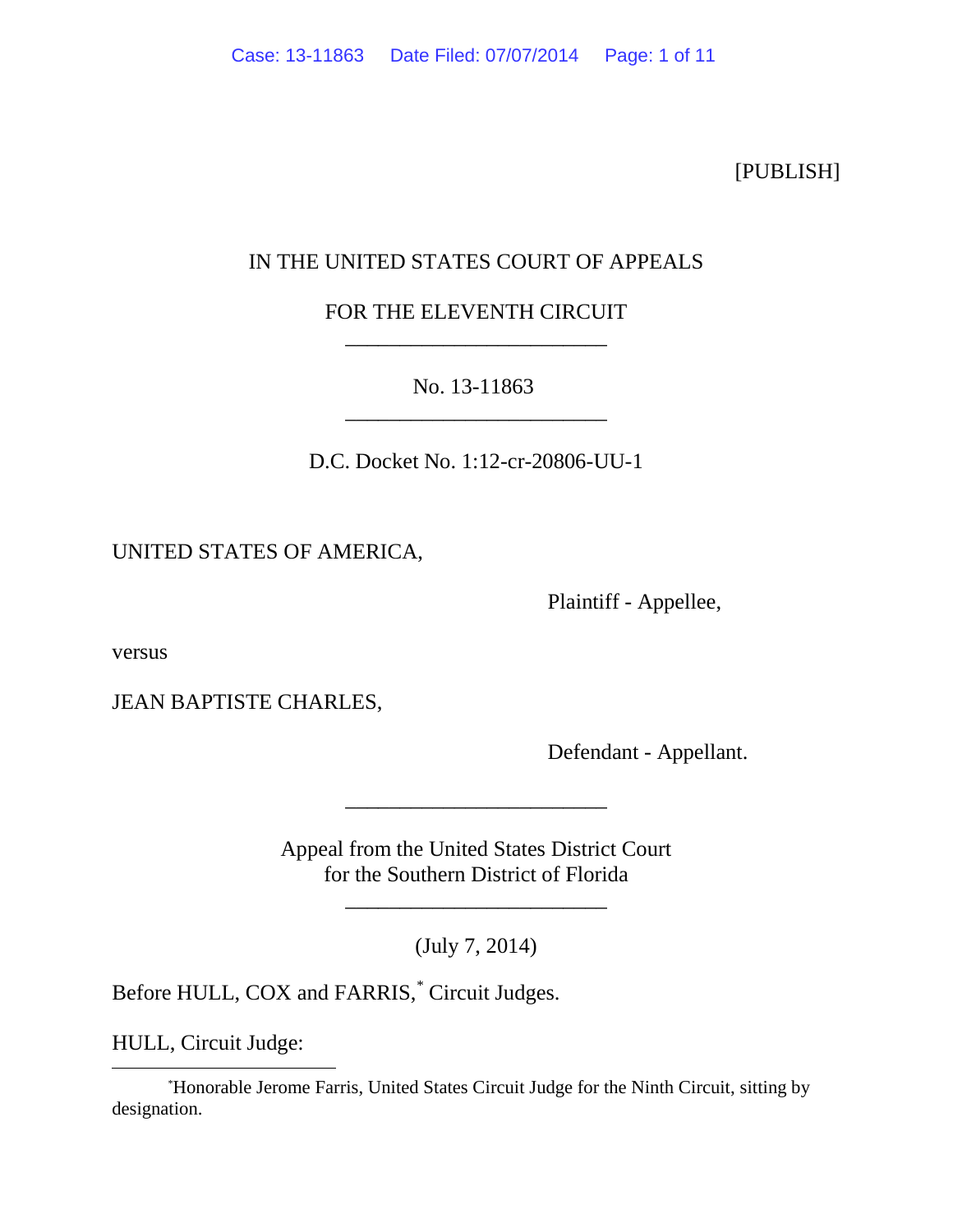After a guilty plea, Defendant-Appellant Jean Baptiste Charles appeals his 18 months' sentence on Count One of his indictment for conspiring to use unauthorized access devices, in violation of 18 U.S.C.  $\S$  1029(a)(2) and (b)(2). Specifically, Charles argues that in calculating his offense level for Count One, the district court committed legal error by including a two-level increase for trafficking in unauthorized access devices under U.S.S.G. § 2B1.1(b)(11)(B). After careful review of the record and the briefs, and with the benefit of oral argument, we vacate Charles's sentence on Count One and remand for proceedings consistent with this opinion.

## **I. BACKGROUND**

### **A. Offense Conduct**

During a traffic stop of a rental car driven by Charles, law enforcement officers found ten prepaid debit cards issued in the names of individuals other than Charles. One of the ten prepaid debit cards was in the possession of Allen Bien-Aime, a passenger in the car. Charles and Bien-Aime used the prepaid debit cards to withdraw money from ATMs or to buy money orders from Western Union.

Bank records revealed that the ten prepaid debit cards were loaded with taxrefund monies sent by the Internal Revenue Service ("IRS") in response to fraudulent tax returns submitted in the names of 25 individuals. A search of Charles's cellphone discovered an exchange of text messages in which Charles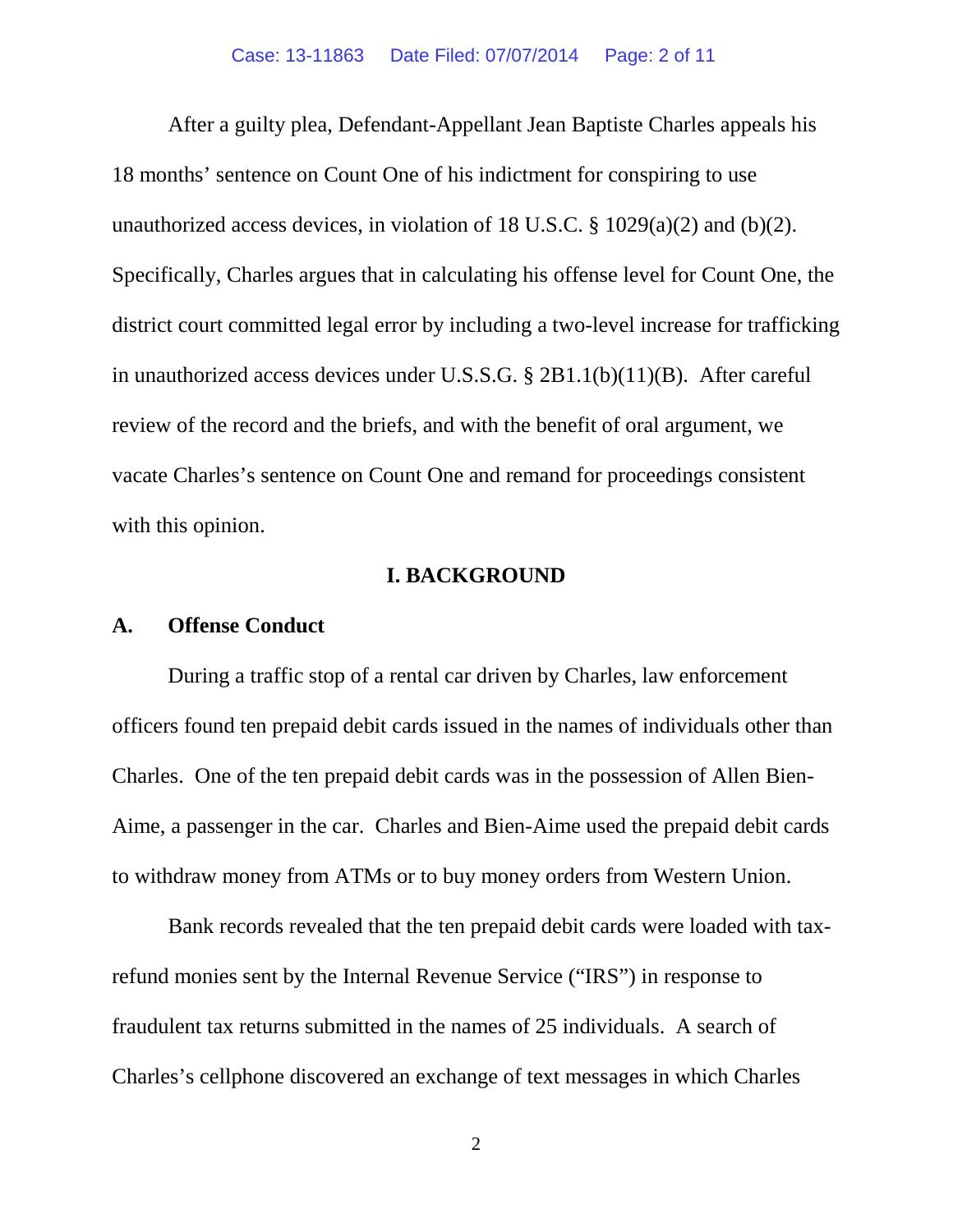admitted to having filed tax returns in other people's names without their authorization. And, four months later, law enforcement officers found Charles in possession of lists containing the names, dates of birth, and social security numbers of individuals other than Charles.

### **B. Indictment and Guilty Plea**

Charles pled guilty to Count One, which charged that Charles conspired with Biene-Aime and others "to commit violations of Title 18, United States 1029(a)(2), namely, to knowingly, and with intent to defraud, traffic in and use one or more unauthorized access devices during any one-year period," in violation of 18 U.S.C. § 1029(b)(2). The statutory maximum penalty for Charles's offense in Count One is five years' imprisonment. See 18 U.S.C.  $\S$  1029(b)(2) and (c)(1)(A)(i).

Charles also pled guilty to aggravated identity theft in Count Five, which charged that Charles, during and in relation to the  $\S 1029(a)(2)$  and (b)(2) felony in Count One, "did knowingly transfer, possess, and use, without lawful authority, the means of identification of another person," in violation of § 1028A. The term "means of identification" includes an "access device," see 18 U.S.C. § 1028(d)(7), such as the prepaid debit cards at issue here, see 18 U.S.C. § 1029(e)(1) (explaining that "the term 'access device' means any card . . . that can be used . . . to obtain money, goods, services, or any other thing of value, or that can be used to initiate a transfer of funds").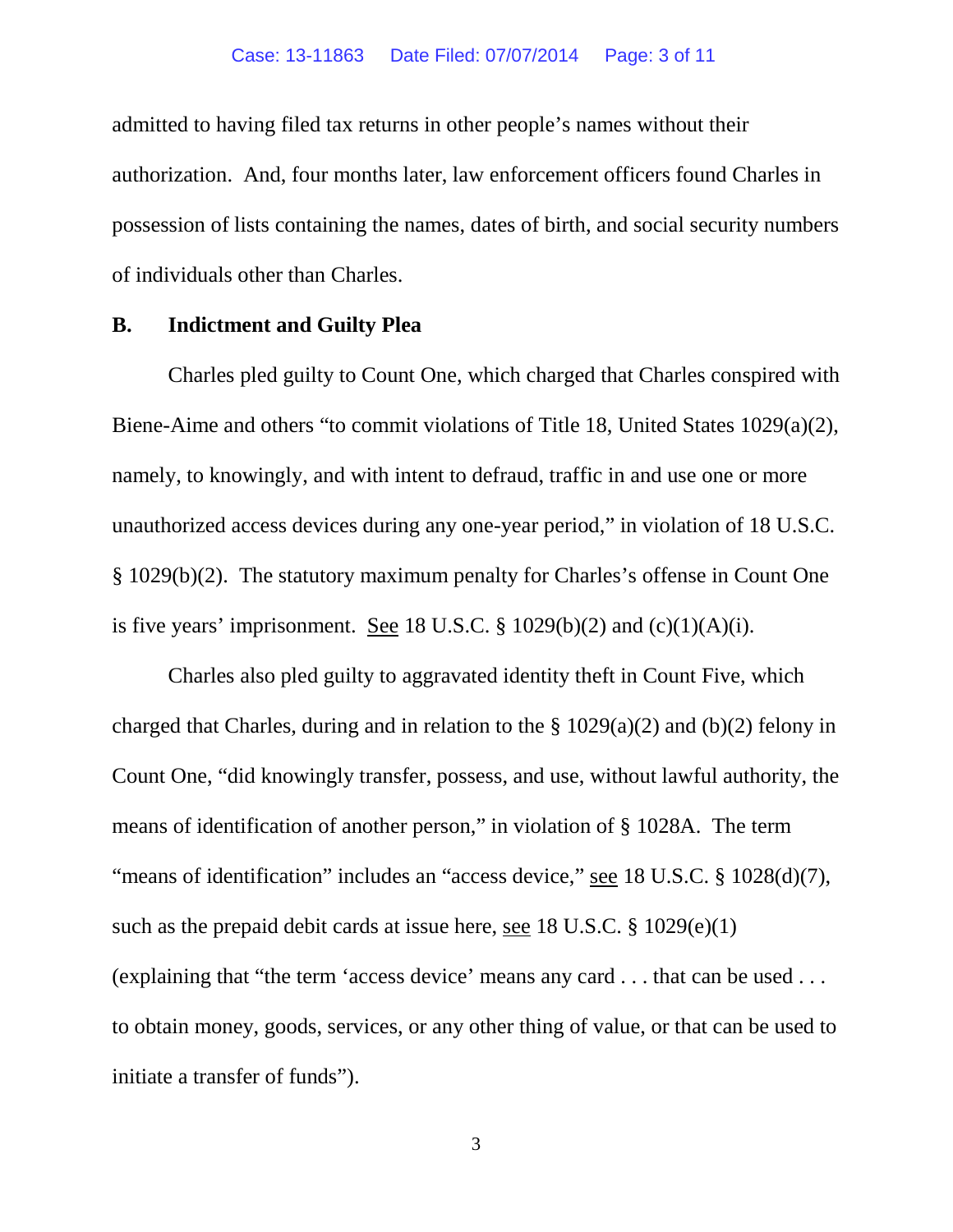For Charles's aggravated identity theft offense in Count Five, § 1028A(a)(1) "mandates an additional consecutive two-year term of imprisonment for a defendant convicted of certain predicate crimes if, during (or in relation to) the commission of those other crimes, the offender 'knowingly transfers, possesses, or uses, without lawful authority, a means of identification of another person.'" United States v. Cruz, 713 F.3d 600, 605 (11th Cir.) (quoting 18 U.S.C. § 1028A(a)(1)), cert. denied, 133 S. Ct. 2788 (U.S.) and cert. denied, 134 S. Ct. 2[1](#page-3-0)3 (U.S. 2013).<sup>1</sup> This Court has held already that a defendant's "convictions" under 18 U.S.C. § 1029(a)(2) for defrauding by using an unauthorized access device are predicate offenses for § 1028A purposes." Id. at 605 (citing 18 U.S.C.  $\S$  1028A(c)(4)). The same is true for the  $\S$  1029(b)(2) offense of conspiring to commit violations of § 1029(a)(2). Therefore, Charles's conviction in Count One was a predicate crime for Charles's § 1028A conviction in Count Five.

## **C. Sentencing**

For Count Five, the presentence investigation report ("PSR") stated that Charles's § 1028A(a)(1) offense has a statutory mandatory two-year prison term and is excluded from the grouping rules in the guidelines. No one objected to this statement. Accordingly, the district court sentenced Charles to 24 months'

<span id="page-3-0"></span><sup>&</sup>lt;u>1</u> <sup>1</sup>See also 18. U.S.C. § 1028A(b)(3) (providing that "no term of imprisonment imposed on a person under [§ 1028A] shall run concurrently with any other term of imprisonment imposed on the person under any other provision of law, including any term of imprisonment imposed for the felony during which the means of identification was transferred, possessed, or used").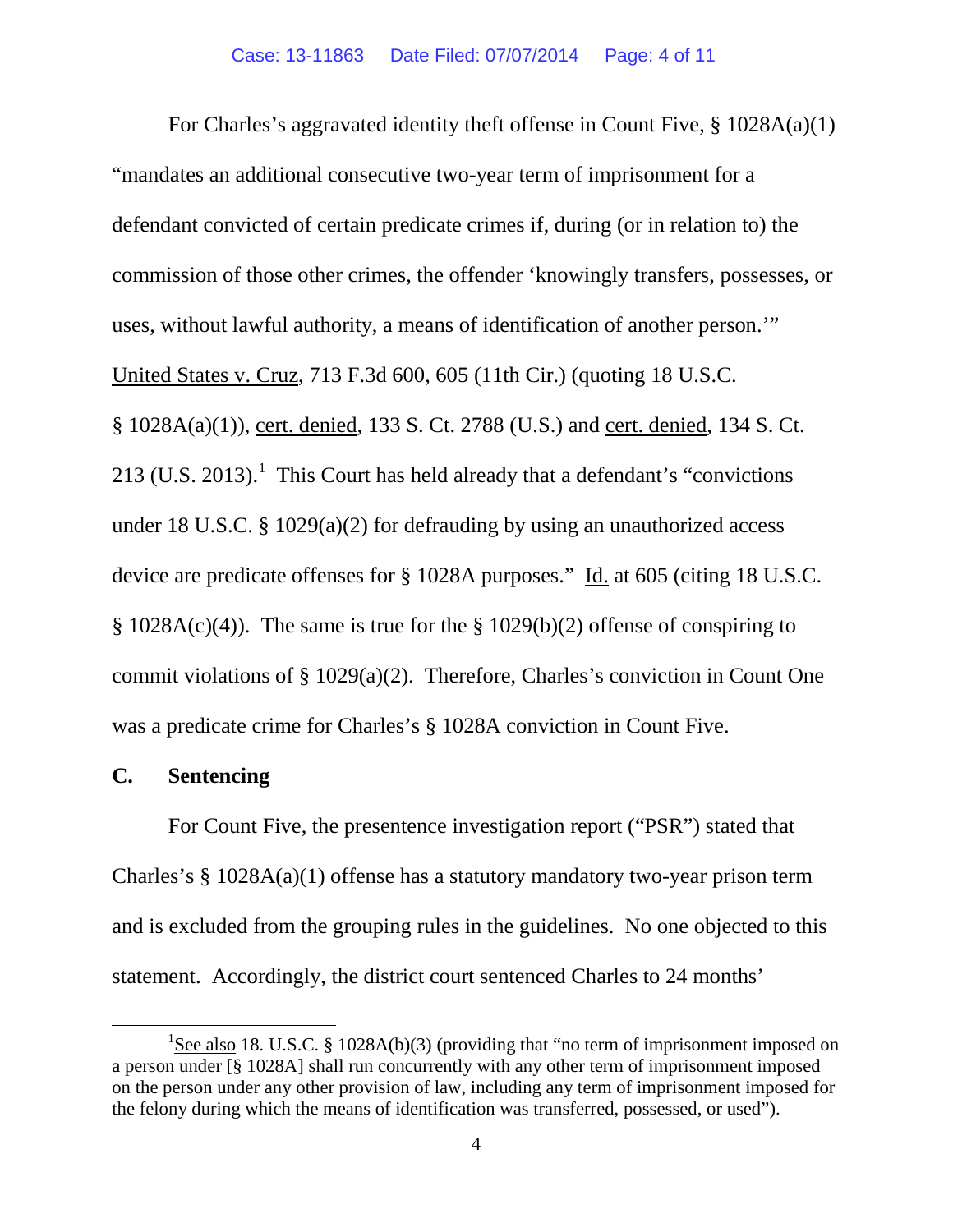imprisonment on Count Five to run consecutively to any sentence imposed for Count One.

For Count One, the PSR calculated an offense level of 18 consisting of: (1) a base offense level of six, pursuant to U.S.S.G.  $\S 2B1.1(a)(2)$ ; (2) an eightlevel increase because the loss amount was greater than \$70,000, pursuant to § 2B1.1(b)(1)(E); (3) a two-level increase because the offense involved ten or more victims, pursuant to  $\S 2B.1(b)(2)(B)$ ; and (4) a two-level increase for the production or trafficking of unauthorized devices under  $\S 2B1.1(b)(11)(B)$ . Combined with a criminal history category of I, the total offense level of 18 yielded an advisory guidelines range of 27 to 33 months' imprisonment for Count One.

After Charles objected to the two-level increase for production or trafficking under  $\S 2B1.1(b)(11)(B)$ , the district court ruled that this increase was warranted because Charles transferred one of the prepaid debit cards to Bien-Aime and thereby "trafficked" an unauthorized access device.

Concluding that Charles had accepted responsibility for his actions, the district court reduced Charles's offense level by three levels, pursuant to U.S.S.G. § 3E1.1(a) and (b). This reduction dropped Charles's offense level for Count One from 18 to 15, resulting in an advisory guidelines range of 18 to 24 months'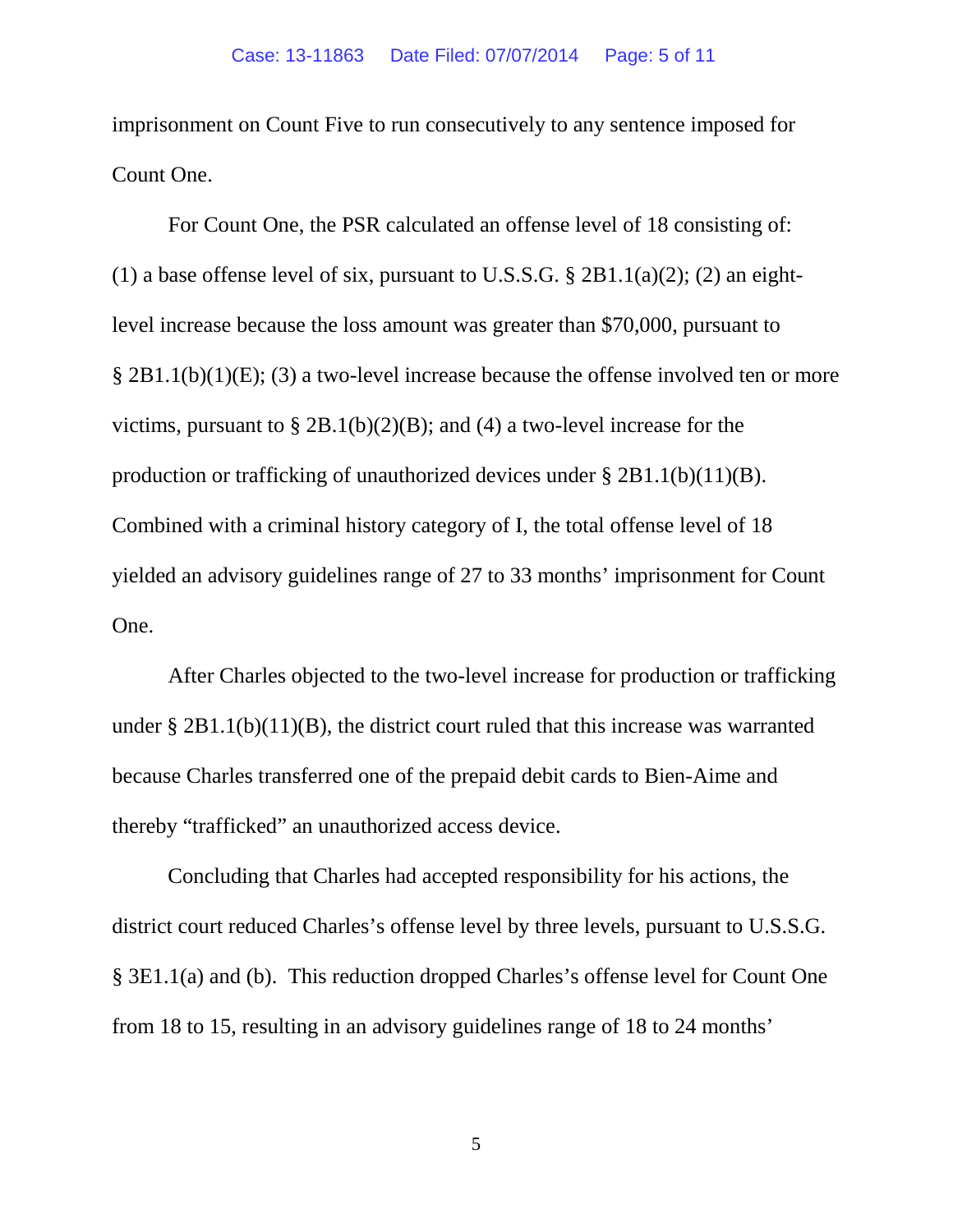imprisonment. The district court ultimately sentenced Charles to 18 months' imprisonment on Count One.

Charles timely appealed the inclusion of the two-level increase for "trafficking" unauthorized access devices under  $\S 2B1.1(b)(11)(B)$  in the district court's guidelines calculation for Count One.

#### **II. DISCUSSION**

## **A. Alleyne v. United States**

In his brief, Charles argues that the district court erred under Alleyne v. United States, 570 U.S. \_\_\_, \_\_\_, 133 S. Ct. 2151 (2013) when it refused to submit the applicability of the  $\S 2B1.1(b)(11)(B)$  increase to a jury. Charles's claim lacks merit because Alleyne does not apply to his case.

In Apprendi v. New Jersey, the Supreme Court held that a fact, other than a prior conviction, that increases the maximum penalty for a crime is an element of the crime that must be submitted to a jury. 530 U.S. 466, 490–91, 120 S. Ct. 2348. 2362-63 (2000). In Alleyne, the Supreme Court extended Apprendi's holding to facts, other than a prior conviction, that increase the mandatory minimum prescribed by a statute, while recognizing that such facts are distinct from factfindings that guide judicial discretion in selecting a punishment within limits fixed by law. Alleyne, 133 S. Ct. at 2161 & n.2. Indeed, the Supreme Court cautioned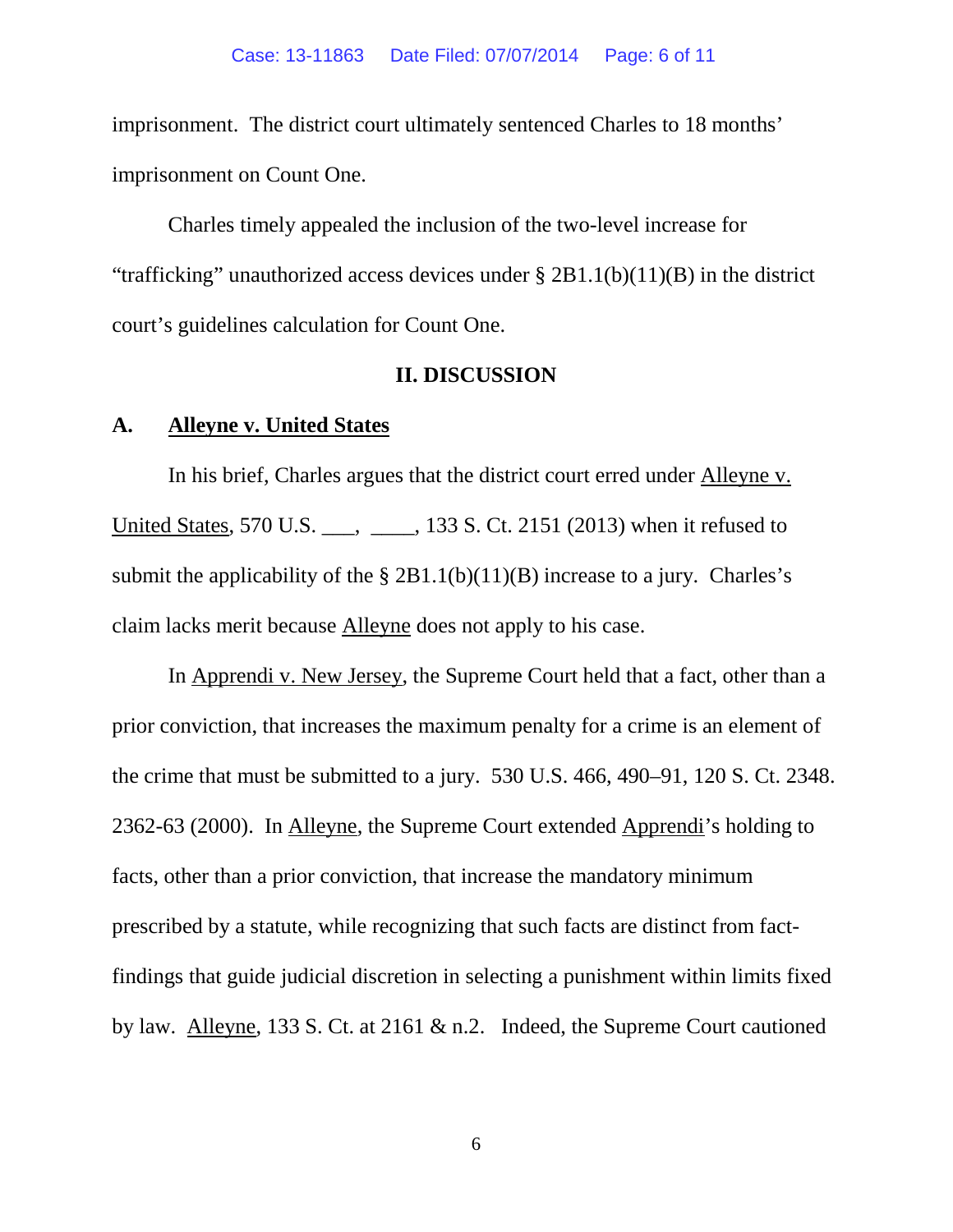that its holding did not disturb judicial fact findings at sentencing for facts that do not impact the statutory punishment. See id. at 2163.

Accordingly, a district court may continue to make guidelines calculations based upon judicial fact findings and may enhance a sentence—so long as its findings do not increase the statutory maximum or minimum authorized by facts determined in a guilty plea or jury verdict. See United States v. McGarity, 669 F.3d 1218, 1257 (11th Cir. 2012) (concluding that under an advisory guidelines regime, judicial fact-findings that support a sentence within the statutory maximum set forth in the United States Code do not violate the Sixth Amendment); United States v. Dean, 487 F.3d 840, 854 (11th Cir. 2007). Because the two-level increase here affected only Charles's guidelines calculation and not his statutory mandatory minimum or maximum, Charles's reliance on Alleyne is misplaced.

We now turn to whether the district court properly applied the § 2B1.1(b)(11)(B) increase to Charles's guidelines calculation.

#### **B. Trafficking in Unauthorized Access Devices**

Guidelines § 2B1.1 applies to, inter alia, offenses involving fraud, deceit, forgery, and altered or counterfeit instruments, including Charles's § 1029(a)(2) and (b)(2) offense for conspiracy to use unauthorized access devices in Count One. See U.S.S.G. § 2B1.1, commentary (listing statutory provisions). Specifically, § 2B1.1(b)(11)(B) increases a defendant's offense level by two levels when "the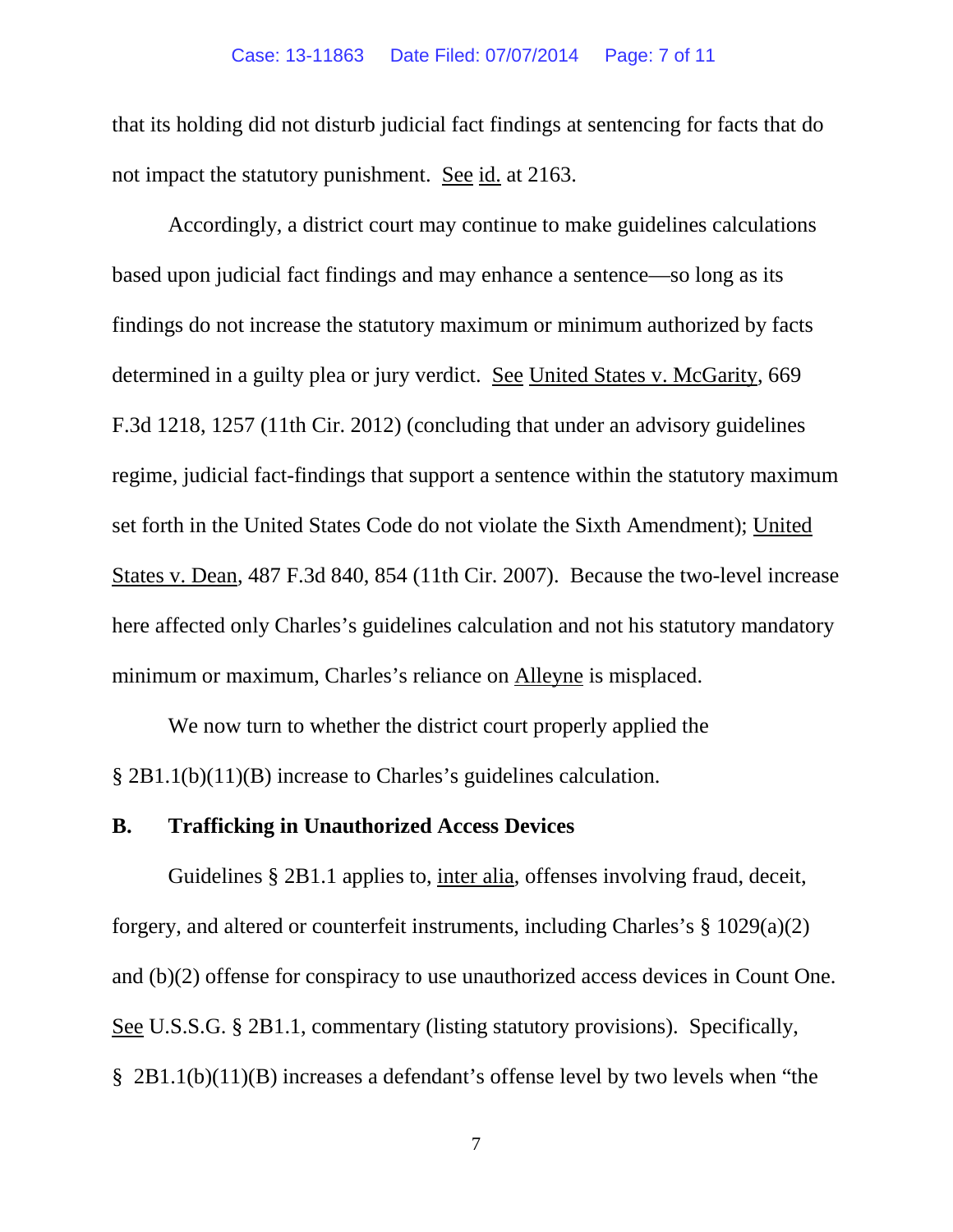offense involved . . . the production or trafficking of any . . . unauthorized access device." U.S.S.G. § 2B1.1(b)(11)(B)(i) (emphasis added). This "trafficking" language was the basis for the district court's two-level increase to Charles's Count One offense. As noted above, the district court found that Charles transferred one of the prepaid debit cards to Bien-Aime and thereby "trafficked" an unauthorized access device under  $\S 2B1.1(b)(11)(B)(i)$ .

However, given Charles's sentence for aggravated identity theft in Count Five, the district court's inclusion of the § 2B1.1(b)(11)(B) two-level increase for this transfer (i.e., the "trafficking") in the offense level calculation for Count One was legal error under the guideline rules themselves. We explain why.

For Count Five, Charles received the statutory, two-year consecutive sentence mandated for aggravated identity theft offenses under § 1028A(a)(1). Guidelines § 2B1.6 applies to violations of § 1028A and expressly provides that the guideline sentence for a defendant convicted under § 1028A "is the term of imprisonment required by statute." U.S.S.G. § 2B1.6(a). Importantly, Application Note 2 to § 2B1.6 then explains how the § 2B1.6 guideline interacts with other guidelines, stating: "If a sentence under [§ 2B1.6] is imposed in conjunction with a sentence for an underlying offense, do not apply any specific offense characteristic for the transfer, possession, or use of a means of identification when determining the sentence for the underlying offense." U.S.S.G. § 2B1.6 cmt. n.2 (emphasis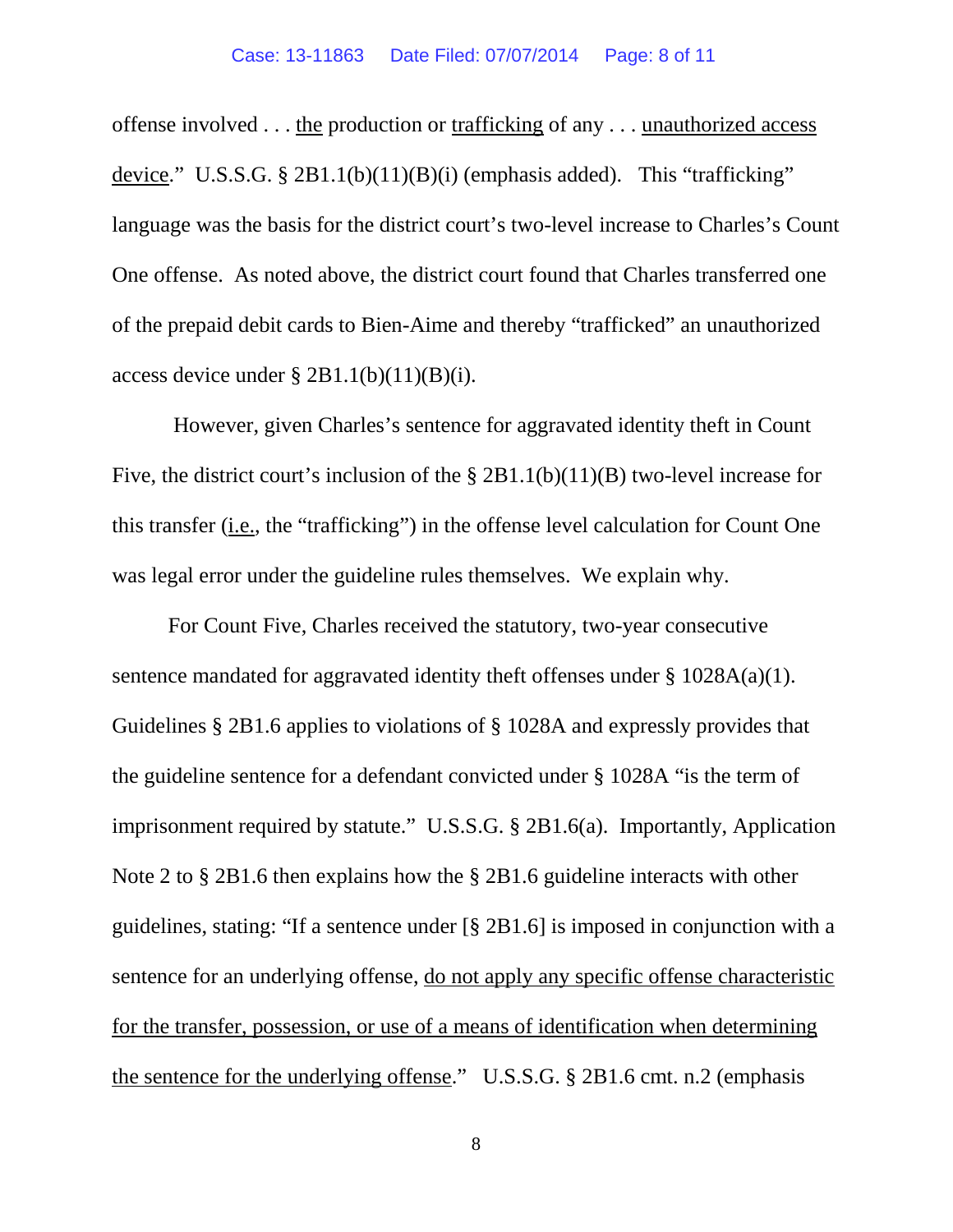#### Case: 13-11863 Date Filed: 07/07/2014 Page: 9 of 11

added). The reason given for this guidelines rule is that "[a] sentence under [§ 2B1.6] accounts for this factor for the underlying offense of conviction, including any such enhancement that would apply based on conduct for which the defendant is accountable under § 1B1.3 (Relevant Conduct)." Id. Thus, "when a defendant receives the two-year consecutive sentence on the [aggravated] identity theft count [under §1028A], h[is] sentence for any underlying offense is not eligible for a 2-level increase for transfer, possession, or use of false identification." Cruz, 713 F.3d at 607 (quotation marks omitted). $2^2$  $2^2$ 

Under the directive of Application Note 2, the mandated two-year consecutive sentence Charles received for the Count Five § 1028A offense already accounted for Charles's transfer of the debit card (the "means of identification") to Bien-Aime when determining the sentence for the underlying § 1029(a)(2) and (b)(2) offense in Count One. Therefore, the district court's application of the twolevel increase for Count One under § 2B1.1(b)(11)(B) for Charles's transferring an access device (the prepaid debit card) to Bien-Aime ran afoul of § 2B1.6's prohibition against applying a "specific offense characteristic for the transfer . . . of a means of identification when determining the sentence for the underlying offense," here Count One. U.S.S.G. § 2B1.6 cmt. n.2.

<span id="page-8-0"></span> $\overline{\phantom{a}}$  2  $2$ This statement in Cruz would wholly resolve the issue here; however, we note that it is dicta because Cruz did not involve an increase for "trafficking." Cruz involved the possession of "device-making equipment," another ground for a two-level increase under § 2B1.1(b)(11). See 713 F.3d at 605.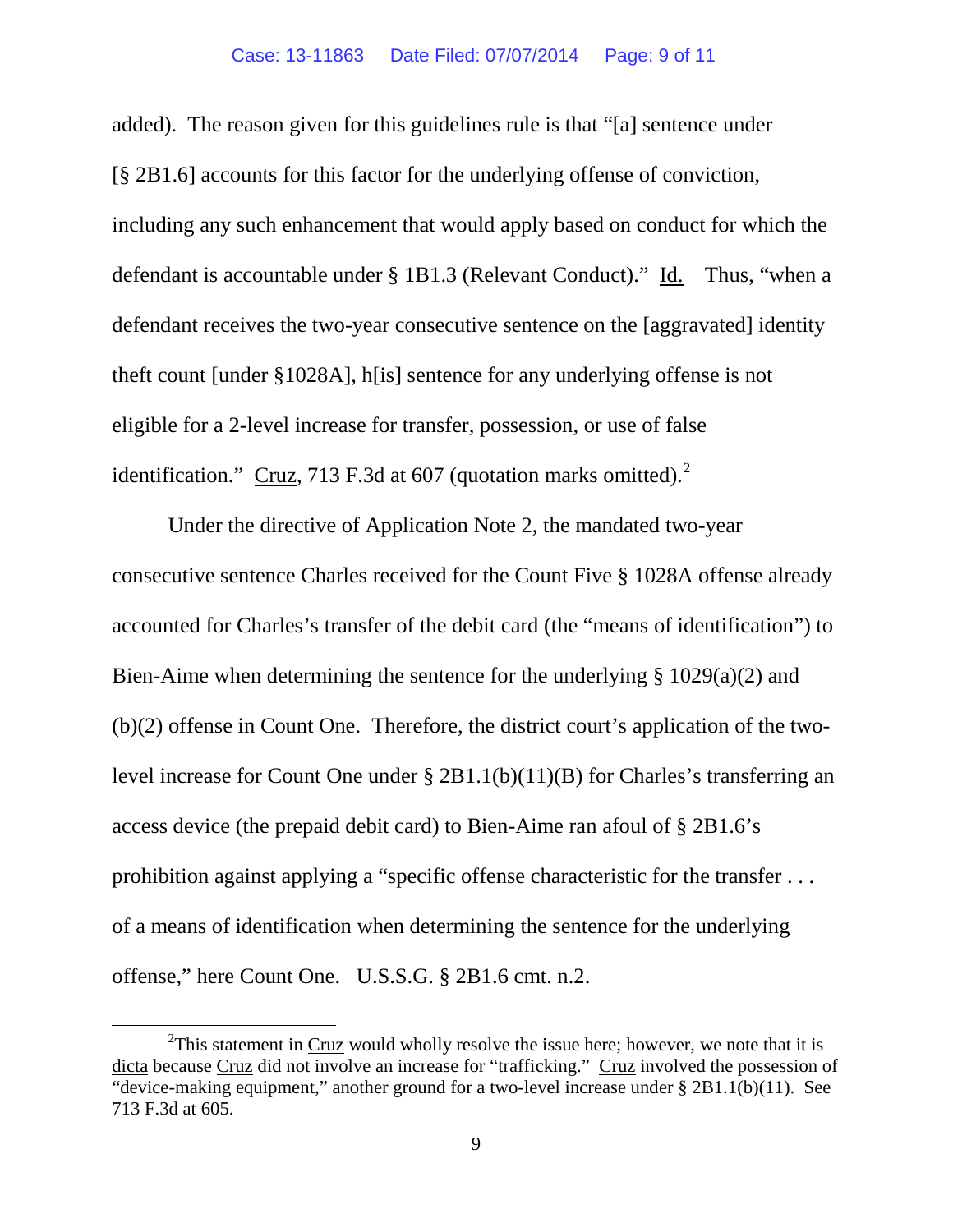Given that Charles was already subject to a 24 months' consecutive sentence for aggravated identity theft under  $\S$  1028A(a)(1), Application Note 2 to guideline § 2B1.6 precluded the two-level increase in the Count One offense level for transferring the debit card to Bien-Aime. See Cruz, 13 F.3d at 607; see also United States v. Doss, 741 F.3d 763, 766-67 (7th Cir. 2013) (holding that Application Note 2 to § 2B1.6 precluded the application of the two-level increase under § 2B1.1(b)(11)(B) for trafficking an unauthorized access device when the defendant was convicted and sentenced under 18 U.S.C. § 1028A); United States v. Lyons, 556 F.3d 703, 708 (8th Cir. 2009) ("Given that the plain meaning of trafficking involves a transfer, the enhancement in §  $2B1.1(b)([11])(B)(i)$  for trafficking of an unauthorized access device is one such specific offense characteristic that cannot be applied" under Application Note 2 to § 2B1.6); United States v. Jones, 551 F.3d 19, 25 (1st Cir. 2008) (providing that "if a defendant receives the two-year consecutive sentence on the identity theft count, her sentence for any underlying offense is not eligible for a 2-level increase for 'transfer, possession, or use' of false identification").

## **C. Production of Unauthorized Access Devices**

As an alternative argument, the government asks us to affirm the application of the two-level increase under U.S.S.G. § 2B1.1(b)(11)(B) because the record